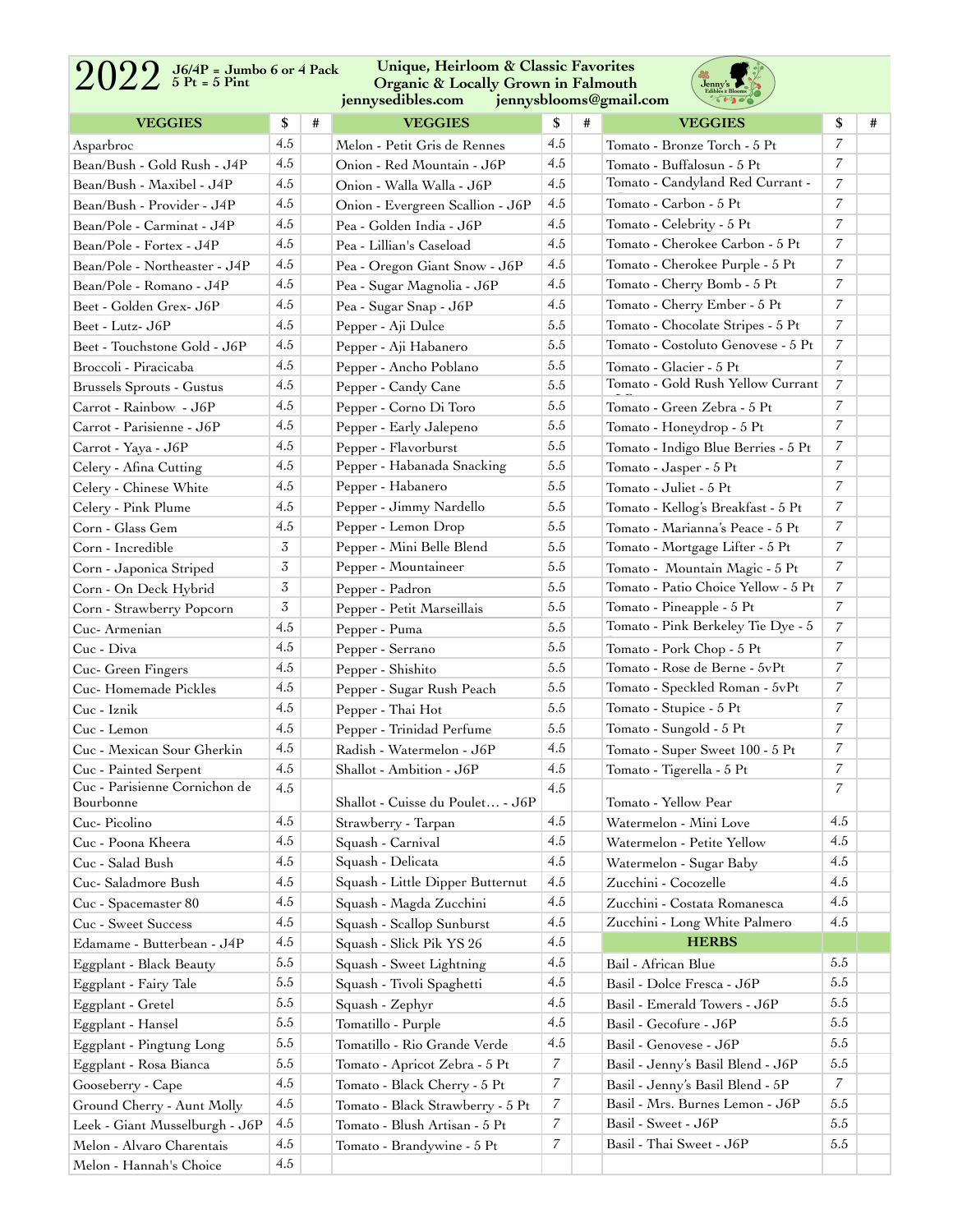| 2022                                                         |                | jennysedibles.com<br>jennysblooms@gmail.com |                                       |                |   |                                                                    |        |   |
|--------------------------------------------------------------|----------------|---------------------------------------------|---------------------------------------|----------------|---|--------------------------------------------------------------------|--------|---|
| <b>HERBS</b>                                                 | \$             | #                                           | <b>BLOOMS</b>                         | \$             | # | <b>BLOOMS</b>                                                      | \$     | # |
| Chives                                                       | 5.5            |                                             | Calendula Pacific Apricot Beauty      | 4.5            |   | Petunia Shock Wave Denim                                           | 4.5    |   |
| Chives Garlic - Geisha                                       | 5.5            |                                             | Calendula Pink Surprise               | 4.5            |   | Petunia Shock Wave Pink                                            | 4.5    |   |
| Cilantro - Large Leaf - J6P                                  | 5.5            |                                             | Calendula Radio                       | 4.5            |   | Poppy - Corn                                                       | 5.5    |   |
| Dill - Fernleaf                                              | 4.5            |                                             | Calendula Zeolights                   | 4.5            |   | Rudbeckia Moroccan Sun - 5pt                                       | 9      |   |
| Mint - Pineapple                                             | 5.5            |                                             | Calibrachoa - Midnight Blue - 5Pt 4.5 |                |   | Salvia - Big Blue - 5 pt                                           | 9      |   |
| Mint - Spearmint                                             | 5.5            |                                             | Calibrachoa - Orange Zest - 5 Pt      | 4.5            |   | Silene Blushing Lanterns                                           | 4.5    |   |
| Oregano - Greek                                              | 5.5            |                                             | Carthamus                             | 4.5            |   | Statice - Russian                                                  | 4.5    |   |
| Oregano - Kirigami                                           | 4.5            |                                             | Cosmos - Apricotta                    | 4.5            |   | Statice - Seeker Pastel Blue                                       | 4.5    |   |
| Parsley - Krausa- J6P                                        | 5.5            |                                             | Cosmos - D. Click Bicolor Pink        | 4.5            |   | Strawflower - Apricot/Peach                                        | 4.5    |   |
|                                                              | 5.5            |                                             | Cosmos - D. Click Bicolor Violet      | 4.5            |   | Strawflower - Copper Red                                           | 4.5    |   |
| Parsley - Prezzemola Gigante - J6P<br>Sage - Extrakta - 5 Pt | 9              |                                             | Cosmos - D. Click Cranberries         | 4.5            |   | Strawflower - Silvery Rose                                         | 4.5    |   |
|                                                              | 5.5            |                                             | Cosmos - D. Click Rose Bon Bon        | 4.5            |   | Sunflower - Claret                                                 | 4.5    |   |
| Sage - Golden                                                | 9              |                                             | Cosmos - D. Click Snow Puff           | 4.5            |   | Sunflower - Italian White                                          | 4.5    |   |
| Rosemary - upright - 5 Pt                                    | 9              |                                             | Cosmos Rubenza                        |                |   | Sunflower - Starburst Lemon Aura 4.5                               |        |   |
| Rosemary - prostrate - 5 Pt                                  |                |                                             |                                       | 4.5<br>4.5     |   |                                                                    |        |   |
| Rosemary Topiary - terracota pot                             | 25             |                                             | Cosmos Xanthos                        |                |   | Sweet Pea - April in Paris - 5 Pt<br>Sweet Pea - Blue Shift - 5 Pt | 9<br>9 |   |
| Rosemary - 2 Tier Topiary -terracota                         | 35             |                                             | Dahlia - Blazing Saddles              | 4.5            |   |                                                                    |        |   |
| Tarragon - Mexican                                           | 4.5            |                                             | Daisy Golden Marguerite               | 4.5            |   | Sweet Pea - King's High Scent - 5                                  | 9      |   |
| Thyme - Creeping                                             | 5.5            |                                             | Echinacea Cheyenne Spirit - 5 Pt      | 9              |   | Sweet Pea - Matucana - 5 Pt                                        | 9      |   |
| Thyme - English                                              | 5.5            |                                             | Echinacea Mellow Yellows - 5 Pt       | 9              |   | Sweet Pea - Mollie Rilestone - 5 Pt                                | 9      |   |
| <b>GREENS</b>                                                |                |                                             | Exotic Love Vine -5 Pt                | $\overline{7}$ |   | Sweet Pea - Mrs Bernard Jones - 4                                  | 9      |   |
| Arugla - J6P                                                 | 4.5            |                                             | Feverfew Magic Lime                   | 5.5            |   | Sweet Pea - Raspberry Twirl - 5 Pt                                 | 9      |   |
| Kale - Dazzling Blue - J6P                                   | 4.5            |                                             | Feverfew Tetra White                  | 5.5            |   | Sweet Pea - Zinfandel - 5 Pt                                       | 9      |   |
| Kale - Nero Di Toscana - J6P                                 | 4.5            |                                             | Gomphrena Pastel Mix                  | 4.5            |   | Tassel Flower - Irish Poet                                         | 4.5    |   |
| Kale - Prizm - J6P                                           | 4.5            |                                             | Gomphrena Sunset Mix                  | 4.5            |   | Thunbergia - African Sunset                                        | 4.5    |   |
| Lettuce - Buttercrunch - J6P                                 | 4.5            |                                             | Grass Ornamental Bunny Tail - 5 I 7   |                |   | Tithonia - Torch                                                   | 4.5    |   |
| Lettuce - Cimarron - J6P                                     | 4.5            |                                             | Hibiscus Mahogany Splendor - 5 F 7    |                |   | Tithonia - Yellow                                                  | 4.5    |   |
| Lettuce Cosmic Crimson Mix - J6P                             | 4.5            |                                             | Hyacinth Bean Ruby Moon - 5 Pt        | $\overline{7}$ |   | Verberna Bonariensis                                               | 4.5    |   |
| Lettuce - Mesclun Mix - J6P                                  | 4.5            |                                             | Lavender - Elegance Purple - 5 Pt     | 9              |   | Yarrow Summer Berries - 5 pt                                       | 9      |   |
| Lettuce - Summer Mix - J6P                                   | 4.5            |                                             | Marigold - Burning Embers             | 4.5            |   | Zinnia - Benary's Deep Red                                         | 4.5    |   |
| Moringa - Dwarf                                              | $\overline{7}$ |                                             | Marigold - Giant Orange               | 4.5            |   | Zinnia - Benary's Giant Lime                                       | 4.5    |   |
| Sw. Chard - Five Color Silverbeet                            | 4.5            |                                             | Marigold - Lemon Gem                  | 4.5            |   | Zinnia - Benary's Giant Orange                                     | 4.5    |   |
| <b>BLOOMS</b>                                                |                |                                             | Marigold - Paprika Gem                | 4.5            |   | Zinnia - Benary's Giant Purple                                     | 4.5    |   |
| Agastache - Apache Sunset - 5 Pt                             | 9              |                                             | Marigold - Strawberry Blonde          | 4.5            |   | Zinnia - Benary's Giant Salmon Rc 4.5                              |        |   |
| Agastache - Arizona Sun - 5 Pt                               | 9              |                                             | Marigold - Tangerine Gem              | 4.5            |   | Zinnia - Benary's Giant White                                      | 4.5    |   |
| Agastache - Astello Indigo - 5 Pt                            | 9              |                                             | Nasturtium - Bloody Mary              | 4.5            |   | Zinnia - Creamy Yellow Dahlia                                      | 4.5    |   |
| Agastache - Fragrant Delight - 5 Pt                          | 9              |                                             | Nasturtium - Caribbean Cocktail       | 4.5            |   | Zinnia - Giant Cactus Mix                                          | 4.5    |   |
| Agastache - Heather Queen - 5 Pt                             | 9              |                                             | Nasturtium - Crimson Emperor          | 4.5            |   | Zinnia - Giant Cactus Lilac                                        | 4.5    |   |
| Agastache - Licorice Blue - 5 Pt                             | 9              |                                             | Nasturtium - Gleam Mix                | 4.5            |   | Zinnia - Oklahoma Ivory                                            | 4.5    |   |
| Agastache - Rose Mint - 5 Pt                                 | 9              |                                             | Nasturtium - Jewel Mix                | 4.5            |   | Zinnia - Oklahoma Salmon                                           | 4.5    |   |
| Ageratum High Tide                                           | 4.5            |                                             | Nasturtium - Ladybird Rose            | 4.5            |   | Zinnia - Profusion Apricot                                         | 4.5    |   |
| Alternanthera - Purple Prince                                | 4.5            |                                             | Nasturtium - Purple Emporer           | 4.5            |   | Zinnia - Profusion Double<br>Salmon                                | 4.5    |   |
| Ammi - 'Dara'                                                | 5.5            |                                             | Nasturtium - Trailing Mix             | 4.5            |   | Zinnia - Profusion Double White                                    | 4.5    |   |
| Ammobium alata                                               | 4.5            |                                             | Nasturtium - Troika Red               | 4.5            |   | Zinnia - Profusion Red                                             | 4.5    |   |
| Asclepias - Butterfly Weed                                   | 5.5            |                                             | Nasturtium - Troika Spotty Dotty      | 4.5            |   | Zinnia - Queen Lime                                                | 4.5    |   |
| Asclepias - Hello Yellow                                     | $5.5\,$        |                                             | Nasturtium - Variegated Queen         | 4.5            |   | Zinnia - Queen Lime Blotch                                         | 4.5    |   |
| Bachelor's Button - Blue Boy                                 | 4.5            |                                             | Nasturtium - Whirlybird Mix           | 4.5            |   | Zinnia - Queen Lime Orange                                         | 4.5    |   |
| Bells of Ireland - 5 Pt                                      | 7              |                                             | Nicotiana - Marshmallow               | 4.5            |   | Zinnia - Queen Lime Peach                                          | 4.5    |   |
| Blackberry Lily                                              | 5.5            |                                             | Nicotiana - Starlight Dancer          | $4.5\,$        |   | Zinnia - Queen Lime Red                                            | 4.5    |   |